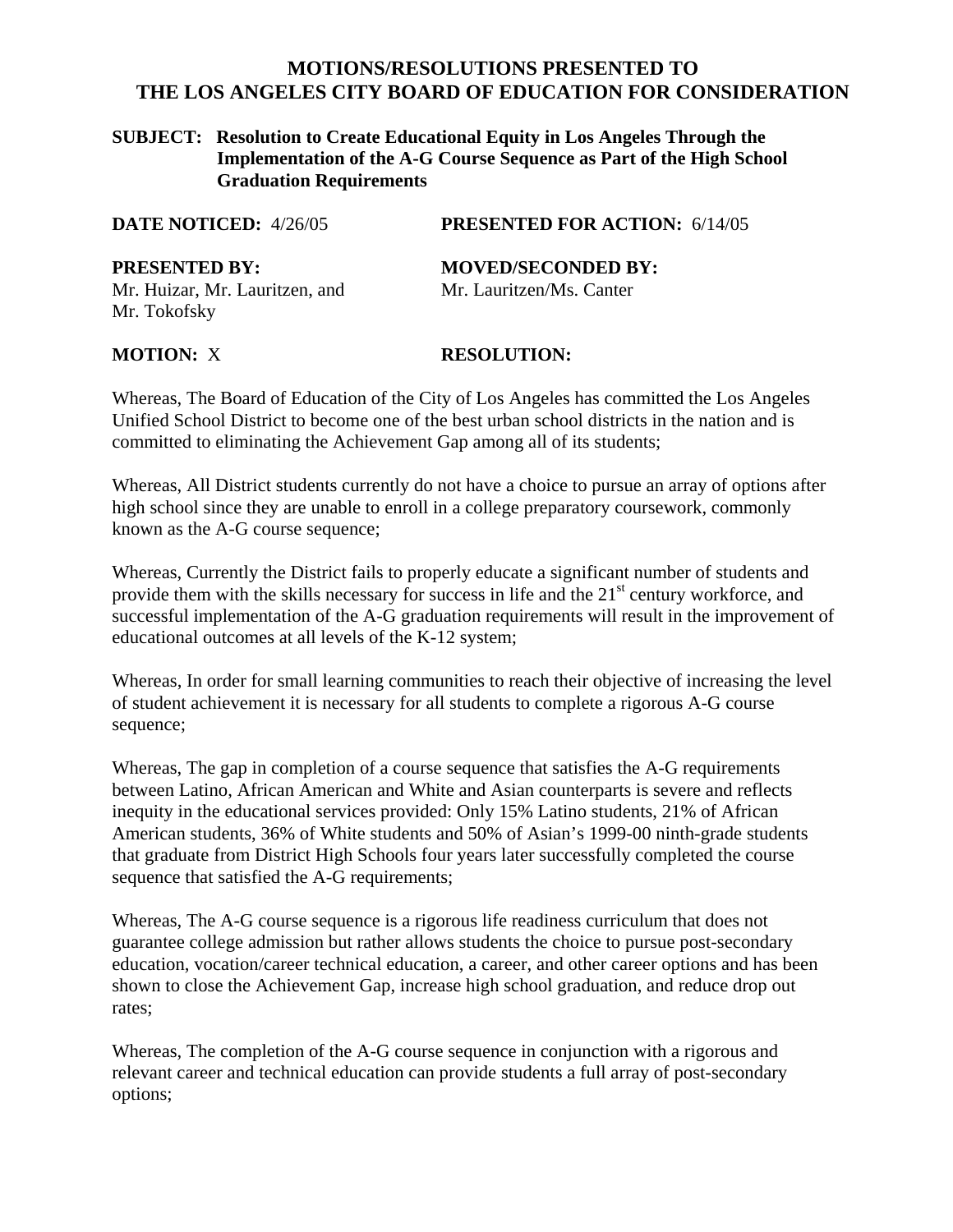## **SUBJECT: Resolution to Create Educational Equity (Continued)**

Whereas, Students that graduate from the District are unable to access internships and apprenticeships due to lack of preparation for the high skill vocational occupations of today's labor market; and

Whereas, A coalition of local community-based organizations, leading research institutions, and civic leaders have formed the Communities for Educational Equity (CEE), a coalition committed to high school reform and improving the academic achievement of all students so that they are fully prepared for success and entry into universities and the 21<sup>st</sup> century workplace; now, therefore, be it

Resolved, That the Board of Education of the City of Los Angeles directs the Superintendent to provide access to A-G courses beginning in the 2006-2007 school year for every student who requests enrollment into any course in the A-G course sequence provided that the necessary course requirements have been met;

Resolved further, That beginning in 2008, every student entering the ninth grade will enroll in the A-G course sequence. In the second semester of the tenth-grade year, a student and his or her parent/guardian may request a waiver from the A-G course requirements for high school graduation. The school will inform the student and parent/guardian of all factors associated with admission to community college, trade schools, UC/CSU and other post secondary opportunities. In addition, each student will establish a high school course plan or career and technical education pathway with the participation of their parent/guardian and school counselor;

Resolved further, That beginning in 2012 every student entering the ninth grade must complete the A-G course sequences in order to graduate from the Los Angeles Unified School District. A waiver from the A-G requirements will be available to special education students with disabilities only if it is specified in the student's individual education plan (IEP). In addition, a waiver will be available to all English Learner students who enter high school at the  $11<sup>th</sup>$  or  $12<sup>th</sup>$ grade and do not have transcripts, and students who at the end of the ninth grade choose to take a Career and Technical Education sequence, that incorporates the CTE standards as adopted by the California State Board of Education. Students will complete an individual learning plan based on the existing 2005 graduation requirements. Parents and students will be included in the development of an agreed upon individual learning plan;

Resolved further, That the implementation of the A-G course sequence as a graduation requirement will include necessary learning supports, realignment and dedication of resources necessary beginning early in a student's education so that they are prepared to successfully complete the A-G course sequence at all grade levels from K-12. Specific attention will be made at the critical transition years of  $5<sup>th</sup>$  and  $8<sup>th</sup>$  grades. These resources can be used to hire additional teachers and guidance counselors, reduce class size, lower counselor caseloads and institute District-wide outreach to parents and communities. The District will seek additional funding through legislation for needed resources;

Resolved further, That the Superintendent align and dedicate resources to support professional development that ensures all teachers are supported in researching, developing, and sharing rigorous, engaging, and culturally relevant curriculum and effective methods for the successful implementation of the A-G curriculum;